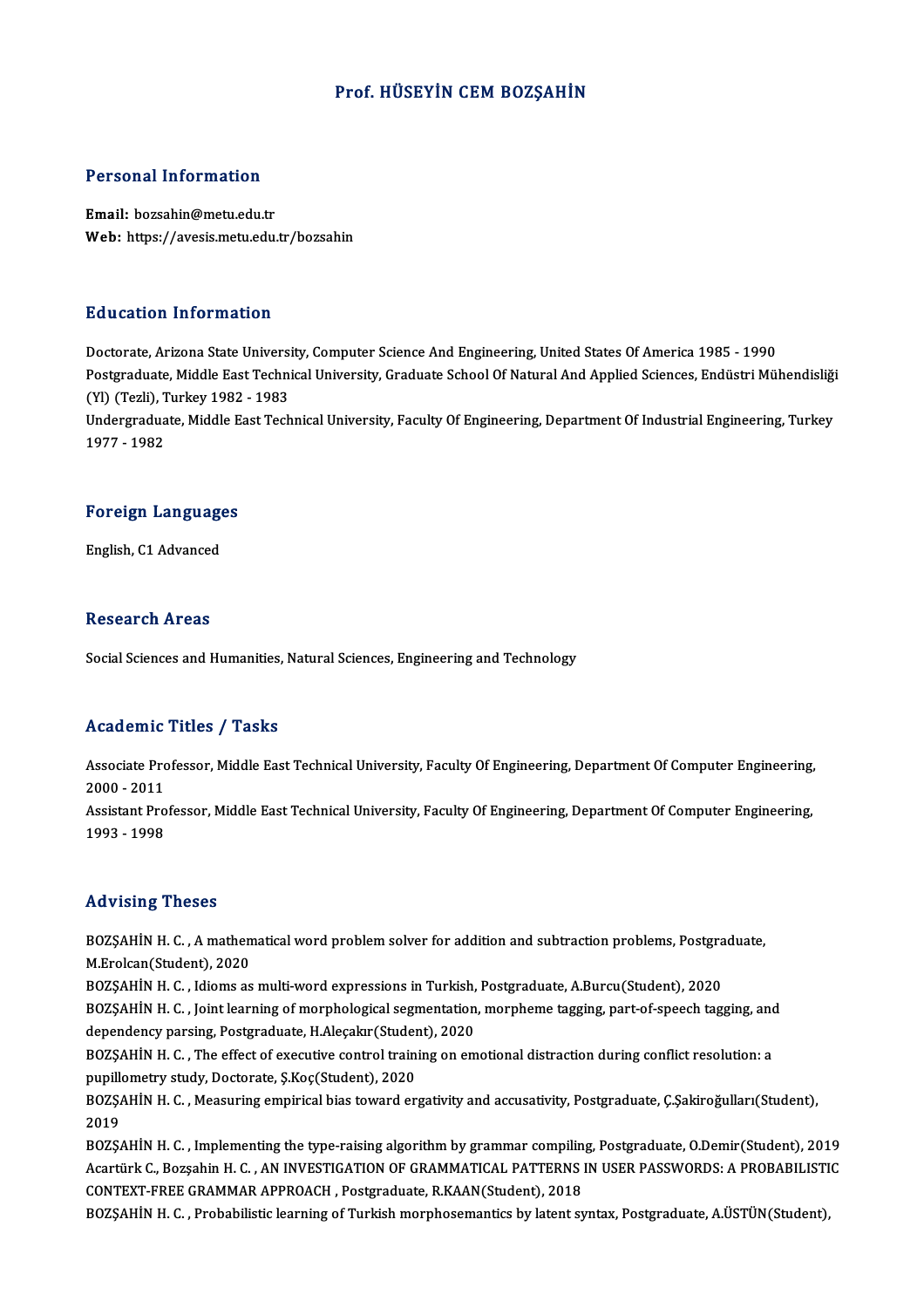2017

2017<br>BOZŞAHİN H. C. , ZEYREK BOZŞAHİN D., An ambient semantic intelligence model for scientific research, Doctorate,<br>A SUPASI(Student), 2016 2017<br>BOZŞAHİN H. C. , ZEYREK<br>A.SUBAŞI(Student), 2016<br>POZSAHİN H. C. Morphol BOZŞAHİN H. C. , ZEYREK BOZŞAHİN D., An ambient semantic intelligence model for scientific research, Doctor<br>A.SUBAŞI(Student), 2016<br>BOZŞAHİN H. C. , Morphological segmentation using Dirichlet process based bayesian non-par

A.SUBAŞI(Student), 2016<br>BOZŞAHİN H. C. , Morphological segmenta<br>Postgraduate, S.KUMYOL(Student), 2016<br>POZSAHİN H. C. , A computational study o BOZŞAHİN H. C. , Morphological segmentation using Dirichlet process based bayesian non-parametric models,<br>Postgraduate, S.KUMYOL(Student), 2016<br>BOZŞAHİN H. C. , A computational study on the role of planning and affordances

Postgraduate, S.KUMYOL(Student), 2016<br>BOZŞAHİN H. C. , A computational study on the<br>plan, Postgraduate, E.KAMER(Student), 2015<br>POZSAHİN H. C. ACAPTÜRK C. Power law die BOZŞAHİN H. C. , A computational study on the role of planning and affordances in learning: Plan to learn vs. lea<br>plan, Postgraduate, E.KAMER(Student), 2015<br>BOZŞAHİN H. C. , ACARTÜRK C., Power law distributions, self-organ

plan, Postgraduate, E.KAMER(Student), 2015<br>BOZŞAHİN H. C. , ACARTÜRK C., Power law distributions, self-organizing behavior and popularity, Postgraduate,<br>D.GÖZDE(Student), 2015 BOZŞAHİN H. C. , ACARTÜRK C., Power law distributions, self-organizing behavior and popularity, P<br>D.GÖZDE(Student), 2015<br>BOZŞAHİN H. C. , Finite-state sign language morphophonology, Doctorate, A.MÜGE(Student), 2015<br>BOZSAHİ

D.GÖZDE(Student), 2015<br>BOZŞAHİN H. C. , Finite-state sign language morphophonology, Doctorate, A.MÜGE(Student), 2015<br>BOZŞAHİN H. C. , ZEYREK BOZŞAHİN D., A turkish database for psycholinguistic studies: A corpus based stud FOZSAHİN H. C. , Finite-state sign language morphophonology, Doctorate, A.MÜGE(Student)<br>Frequency, age of acquisition, and imageability, Postgraduate, E.AHSEN(Student), 2015<br>POZSAHİN H. C. , The discourse structure of Turk BOZŞAHİN H. C. , ZEYREK BOZŞAHİN D., A turkish database for psycholinguistic studies: A corpurior frequency, age of acquisition, and imageability, Postgraduate, E.AHSEN(Student), 2015<br>BOZŞAHİN H. C. , The discourse structu

frequency, age of acquisition, and imageability, Postgraduate, E.AHSEN(Student), 2015<br>BOZŞAHİN H. C. , The discourse structure of Turkish, Doctorate, I.DEMİRŞAHİN(Student), 2015<br>BOZŞAHİN H. C. , ZEYREK BOZŞAHİN D., Nouns-f BOZŞAHİN H. C. , The discourse structure of Turkish, Doctorate, I.D.<br>BOZŞAHİN H. C. , ZEYREK BOZŞAHİN D., Nouns-first, verbs-first and<br>test the order of acquisition, Postgraduate, E.AVCU(Student), 2014<br>BOZSAHİN H. C., Mode BOZŞAHİN H. C. , ZEYREK BOZŞAHİN D., Nouns-first, verbs-first and computationally-easier first: A preliminary design to<br>test the order of acquisition, Postgraduate, E.AVCU(Student), 2014<br>BOZŞAHİN H. C. , Modeling and predi

test the order of acquisition, Postgraduate, E.AVCU(Student), 2014<br>BOZŞAHİN H. C. , Modeling and predicting the effect of culture in communication: A mixed study using naming game and<br>social networks, Postgraduate, Ö.NİLAY BOZŞAHİN H. C. , Modeling and predicting the effect of culture in communication: A mixed study using naming gar<br>social networks, Postgraduate, Ö.NİLAY(Student), 2014<br>BOZŞAHİN H. C. , ZEYREK BOZŞAHİN D., Adapting and testin

social networks, Postgraduate, Ö.NİLAY(Student), 2014<br>BOZŞAHİN H. C. , ZEYREK BOZŞAHİN D., Adapting and testing<br>recognition studies, Postgraduate, B.ERTEN(Student), 2013<br>HACIHARİROĞLU H. ROZSAHİN H. G. Speeck emetian recee BOZŞAHİN H. C. , ZEYREK BOZŞAHİN D., Adapting and testing psycholinguistic toolboxes for Turkish visu<br>recognition studies, Postgraduate, B.ERTEN(Student), 2013<br>HACIHABİBOĞLU H., BOZŞAHİN H. C. , Speech emotion recognition

recognition studies, Postg<br>HACIHABİBOĞLU H., BOZ;<br>E.YÜNCÜ(Student), 2013<br>BOZSAHİN H. C., Power o

HACIHABİBOĞLU H., BOZŞAHİN H. C. , Speech emotion recognition using auditory models, Postgraduate,<br>E.YÜNCÜ(Student), 2013<br>BOZŞAHİN H. C. , Power of frequencies: N-grams and semi-supervised morphological segmentation in Tur E.YÜNCÜ(Student), 2013<br>BOZŞAHİN H. C. , Power of frequencies: N-grams and semi-supervised morphological segmentation in Turkish,<br>Doctorate, Ö.KILIÇ(Student), 2013 BOZŞAHİN H. C. , Power of frequencies: N-grams and semi-supervised morphological segmentation in Turkish,<br>Doctorate, Ö.KILIÇ(Student), 2013<br>BOZŞAHİN H. C. , ZEYREK BOZŞAHİN D., Overextension as evidence for deductive word

Doctorate, Ö.KILIÇ(Student), 2013<br>BOZŞAHİN H. C. , ZEYREK BOZŞAHİN D., Overextensi<br>examination, Postgraduate, E.ÜNAL(Student), 2013<br>BOZSAHİN H. G., Diseretired extegerization of birb l BOZŞAHİN H. C. , ZEYREK BOZŞAHİN D., Overextension as evidence for deductive word learning: A theoretica<br>examination, Postgraduate, E.ÜNAL(Student), 2013<br>BOZŞAHİN H. C. , Discretized categorization of high level traffic ac

examination, Postgraduate, E.ÜNAL(Student),<br>BOZŞAHİN H. C. , Discretized categorization of<br>Postgraduate, D.BÜYÜKÖZCÜ(Student), 2012<br>POZSAHİN H. C., Discretized sategorization of BOZŞAHİN H. C. , Discretized categorization of high level traffic activites in tunnels using attribute grammars,<br>Postgraduate, D.BÜYÜKÖZCÜ(Student), 2012<br>BOZŞAHİN H. C. , Discretized categorization of high level traffic ac

Postgraduate, D.BÜYÜKÖZCÜ(Student), 2012<br>BOZŞAHİN H. C. , Discretized categorization<br>Postgraduate, D.Büyüközcü(Student), 2012<br>BOZSAHİN H. C. - Boststranning shared vega

BOZŞAHİN H. C. , Discretized categorization of high level traffic activities in tunnels using attribute grammars,<br>Postgraduate, D.Büyüközcü(Student), 2012<br>BOZŞAHİN H. C. , Bootstrapping shared vocabulary in a population-we Postgraduate, D.Büyüközcü(S<br>BOZŞAHİN H. C. , Bootstrappi<br>K.ERYILMAZ(Student), 2011<br>BOZSAHİN H. G. Ture annuas

BOZŞAHİN H.C., Two approaches for collective learning with language games, Postgraduate, Ç.Gülçehre(Student), 2011 K.ERYILMAZ(Student), 2011<br>BOZŞAHİN H. C. , Two approaches for collective learning with language games, Postgraduate, Ç.Gülçehre(Student), 2<br>BOZŞAHİN H. C. , A computational model of social dynamics of musical agreement, Po 1025<br>2025<br>2011<br>2025 BOZŞAHİN H. C. , A computational model of social dynamics of musical agreement, Postgraduate, İ.ADNAN(<br>2011<br>BOZŞAHİN H. C. , Prospective duration judgments: the role of attention and secondary tasks, Postgraduate,<br>H.Durau(

2011<br>BOZŞAHİN H. C. , Prospective duration judgments: the role of attention and secondary tasks, Postgraduate,<br>H.Duzcu(Student). 2011

BOZŞAHİN H.C., Grammar and information: a study of Turkish indefinites, Doctorate, U.Özge(Student), 2010 H.Duzcu(Student), 2011<br>BOZŞAHİN H. C. , Grammar and information : a study of Turkish indefinites, Doctorate, U.Özge(Student), 2010<br>ZEYREK BOZŞAHİN D., BOZŞAHİN H. C. , Intonation structure and intonation in SVO and OVS sen BOZŞAHİN H. C. , Grammar and information : a stu<br>ZEYREK BOZŞAHİN D., BOZŞAHİN H. C. , Intonation<br>Russian, Postgraduate, E.GHİNDA(Student), 2010<br>BOZSAHİN H. C. , Aspects of sontrol and somplame ZEYREK BOZŞAHİN D., BOZŞAHİN H. C. , Intonation structure and intonation in SVO and OVS sentences in spol<br>Russian, Postgraduate, E.GHİNDA(Student), 2010<br>BOZŞAHİN H. C. , Aspects of control and complementation in Turkish, P

Russian, Postgraduate, E.GHİNDA(Student), 2010<br>BOZŞAHİN H. C. , Aspects of control and complementation in Turkish, Postgraduate, Ş.MURAT(Student)<br>BOZŞAHİN H. C. , Computational aspects discourse annotation, Postgraduate, B BOZŞAHİN H. C. , Aspects of control and complementation in Turkish, Postgraduate, Ş.MURAT(Student), 2009<br>BOZŞAHİN H. C. , Computational aspects discourse annotation, Postgraduate, B.AKTAŞ(Student), 2008<br>BOZŞAHİN H. C. , Co

BOZŞAHİN H. C. , Computational aspects discourse annotation<br>BOZŞAHİN H. C. , Connective position, argument order and i<br>Turkish texts, Postgraduate, I.DEMİRŞAHİN(Student), 2008<br>BOZSAHİN H. C. , Heing ZinE frequencies as a r BOZŞAHİN H. C. , Connective position, argument order and information structure of discourse connectives in wri<br>Turkish texts, Postgraduate, I.DEMİRŞAHİN(Student), 2008<br>BOZŞAHİN H. C. , Using ZipF frequencies as a represent

Turkish texts, Postgraduate, I.DEMİRŞAHİN(Student), 2008<br>BOZŞAHİN H. C. , Using ZipF frequencies as a representative<br>language. Postgraduate. O.COBANOĞLU(Student). 2008 BOZŞAHİN H. C. , Using ZipF frequencies as a representativeness measure in statistical active learning o<br>language, Postgraduate, O.ÇOBANOĞLU(Student), 2008<br>BOZŞAHİN H. C. , Sözdizim-anlambilim etkileşimi olarak sözlüksel d

BOZŞAHİN H. C. , Sözdizim-anlambilim etkileşimi olarak sözlüksel dilbilgisinde denetleme, Postgraduate, A.KUNDURACI(Student), 2008 BOZŞAHİN H. C. , Sözdizim-anlambilim etkileşimi olarak sözlüksel dilbilgisinde denetleme, Postgraduate,<br>A.KUNDURACI(Student), 2008<br>BOZŞAHİN H. C. , Computational aspects of discourse annotation, Postgraduate, B.Aktaş(Stude

BAĞÇE S., BOZŞAHİN H. C. , A philosophical analysis of computational modeling in cognitive science, Postgraduate,<br>B.AYŞEN(Student), 2007 BOZŞAHİN H. C. , Comput<br>BAĞÇE S., BOZŞAHİN H. C<br>B.AYŞEN(Student), 2007<br>BOZSAHİN H. C. - An ayan

BOZSAHIN H.C., An examination of quantifier scope ambiguity in Turkish, Postgraduate, K.KURT(Student), 2006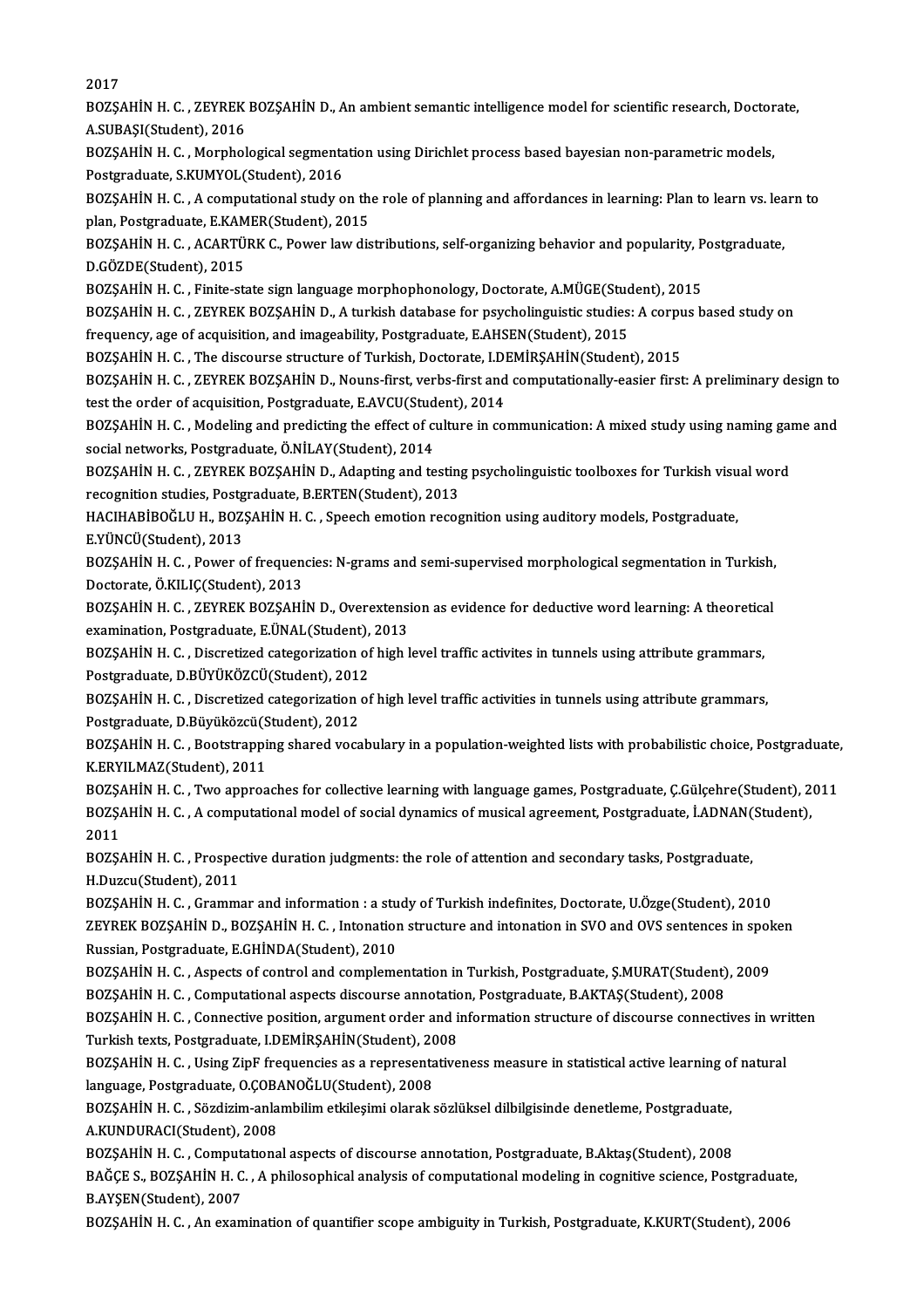BOZŞAHİN H. C. , Grammatical relations and word order in Turkish sign language (TİD), Postgraduate, A.MÜGE(Student),<br>2006 80ZŞ BOZŞAHİN H. C. , Grammatical relations and word order in Turkish sign language (TİD), Postgraduate, A.MÜGE(Stud<br>2006<br>BOZŞAHİN H. C. , From syllable to meaning: Effects of knowledge of syllable in learning the meaning beari

2006<br>BOZŞAHİN H. C. , From syllable to meaning: Effects of<br>language, Postgraduate, Ç.ÇÖLTEKİN(Student), 2006<br>POZSAHİN H. C. - A programming language for beginn BOZŞAHİN H. C. , From syllable to meaning: Effects of knowledge of syllable in learning the meaning bearing units of<br>language, Postgraduate, Ç.ÇÖLTEKİN(Student), 2006<br>BOZŞAHİN H. C. , A programming language for beginners b

langua<br>BOZŞ*l*<br>2004<br>POZS BOZŞAHİN H. C. , A programming language for beginners based on Turkish syntax, Postgraduate, S.TUTAR(Student),<br>2004<br>BOZŞAHİN H. C. , Bozşahin H., A tune-based account of Turkish information structure, Postgraduate, U.Özge(

2004<br>BOZŞA<br>2003<br>BOZSA BOZŞAHİN H. C. , Bozşahin H., A tune-based account of Turkish information structure, Postgraduate, U.Özge(St<br>2003<br>BOZŞAHİN H. C. , A type system for combinatory categorial grammer, Postgraduate, E.GÜNEŞ(Student), 2003<br>BOZS

2003<br>BOZŞAHİN H. C. , A type system for combinatory categorial grammer, Postgraduate, E.GÜNEŞ(Student), 2003<br>BOZŞAHİN H. C. , ZEYREK BOZŞAHİN D., A tune-based accound of Turkish information structure, Postgraduate,<br>U ÖZCE( BOZŞAHİN H. C. , A type system for combinatory categorial grammer, Postgraduate, E.GÜNEŞ(Student), 2003<br>BOZŞAHİN H. C. , ZEYREK BOZŞAHİN D., A tune-based accound of Turkish information structure, Postgraduat<br>U.ÖZGE(Student BOZŞAHİN H. C. , ZEYREK BOZŞAHİN D., A tune-based accound of Turkish information structure, Postgraduate, J. 2003<br>U.ÖZGE(Student), 2003<br>BOZŞAHİN H. C. , A type system for combinatory categorial grammar, Postgraduate, G.Erk

BOZŞAHİN H.C., A Computational interface for syntax and morphemic lexicons, Postgraduate, R.ÇAKICI(Student), 2002

BOZŞAHİN H. C. , A type system for combinatory categorial grammar, Postgraduate, G.Erkan(Student), 2003<br>BOZŞAHİN H. C. , A Computational interface for syntax and morphemic lexicons, Postgraduate, R.ÇAKICI(Student), 2002<br>BO BOZŞAHİN H. C. , A Computational interface for syntax and morphemic lexicon:<br>BOZŞAHİN H. C. , ZEYREK BOZŞAHİN D., Refining the representational basis of<br>comprehension with syntactic cues, Postgraduate, E.KAPUSUZ(Student), BOZŞAHİN H. C. , ZEYREK BOZŞAHİN D., Refining the representational basis of the construction-integration<br>comprehension with syntactic cues, Postgraduate, E.KAPUSUZ(Student), 2001<br>BOZŞAHİN H. C. , Identifying the interactio

comprehension with syntactic cues, Postgraduate, E.KAPUSUZ(Student), 2001<br>BOZŞAHİN H. C. , Identifying the interactions of multi-criteria in Turkish discourse segmentation, Doctorate,<br>M.TURHAN(Student), 2001

BOZSAHIN H.C., Semantic plausibility and category effects on unbounded dependency processing in Turkish relative clauses, Postgraduate, Ş.BARIŞ(Student), 2001 BOZŞAHİN H. C. , Semantic plausibility and category effects on unbounded dependency processing in Turk<br>clauses, Postgraduate, Ş.BARIŞ(Student), 2001<br>BOZŞAHİN H. C. , A Web-based source code browier for pascal, Postgraduate

BOZŞAHİN H. C. , Generation of Turkish surface form from a morphemic lexicon, Postgraduate, B.KARAGÖL(Student),<br>2000 2002<br>2000<br>2000 BOZŞAHİN H. C. , Generation of Turkish surface form from a morphemic lexicon, Postgraduate, B.KARAG<br>2000<br>BOZŞAHİN H. C. , Extendible structural transfer: A case for German to Turkish transtation, Postgraduate,<br>s Köppü/Stud

2000<br>BOZŞAHİN H. C. , Extendil<br>S.KÖPRÜ(Student), 1999<br>BOZSAHİN H. C. Machina

BOZŞAHİN H. C. , Extendible structural transfer: A case for German to Turkish transtation, Postgraduate,<br>S.KÖPRÜ(Student), 1999<br>BOZŞAHİN H. C. , Machine learning and language acquisition: A model of child's learning of Tur S.KÖPRÜ(Student), 1999<br>BOZŞAHİN H. C. , Machine learning and l<br>Postgraduate, Y.ALTUN(Student), 1999<br>POZSAHİN H. C. A Gemputational analy BOZŞAHİN H. C. , Machine learning and language acquisition: A model of child's learning of Turkish morph<br>Postgraduate, Y.ALTUN(Student), 1999<br>BOZŞAHİN H. C. , A Computational analysis of Turkish using the government-bindin

Postgraduate, Y.ALTUN(Student), 1999<br>BOZŞAHİN H. C. , A Computational analysis of Turkish using the government-binding approach, Doctorate,<br>A.Birtürk(Student), 1998 BOZŞAHİN H. C. , A Computational analysis of Turkish using the government-binding approach, Doctorate<br>A.Birtürk(Student), 1998<br>BOZŞAHİN H. C. , A Computational analysis of Turkish using the goverment-binding approach, Doct

A.Birtürk(Student), 1998<br>BOZŞAHİN H. C. , A Computa<br>A.BİRTÜRK(Student), 1998<br>BOZSAHİN H. C. - A unificati BOZŞAHİN H. C. , A Computational analysis of Turkish using the goverment-binding approach, Doctorate,<br>A.BİRTÜRK(Student), 1998<br>BOZŞAHİN H. C. , A unification-based tool for learning of Turkish morphology, Postgraduate, İ.P

A.BİRTÜRK(Student), 1998<br>BOZŞAHİN H. C. , A unification-based tool for learning of Turkish morphology, Postgraduate, İ.PEMPECİ(Student),<br>BOZŞAHİN H. C. , Contextually appropriate anaphor/Pronoun generation for Turkish, Pos 1902\$<br>1902\$<br>1997 BOZŞAHİN H. C. , Contextually appropriate anaphor/Pronoun generation for Turkish, Postgraduate, Ö.YÜKSEL<br>1997<br>BOZŞAHİN H. C. , A Sign based phrase structure gremmar for Turkish, Postgraduate, O.TOLGA(Student), 1996<br>BOZSAHİ

1997<br>BOZŞAHİN H. C. , A Sign based phrase structure gremmar for Turkish, Postgraduate, O.TOLGA(Student), 1996<br>BOZŞAHİN H. C. , Qusai-logical form to case frame mapping for english to turkish machine translation, Postgradua BOZŞAHİN H. C. , A Sign based phra<br>BOZŞAHİN H. C. , Qusai-logical form<br>B.PEHLİVANTÜRK(Student), 1996<br>BOZSAHİN H. C. , A Word grammar B.PEHLİVANTÜRK(Student), 1996<br>BOZŞAHİN H. C. , A Word grammar of Turkish with morrphophonemic rules, Postgraduate, S.MURAT(Student), 1996

B.PEHLİVANTÜRK(Student), 1996<br>BOZŞAHİN H. C. , A Word grammar of Turkish with morrphophonemic rules, Postgraduate, S.MURAT(Student), 1996<br>BOZŞAHİN H. C. , Incremental conceptual clustering without order dependency, Postgra BOZŞAHİN H. C. , A Word grammar of Turkish with morrphophonemic rules, Postgraduate, S.MURAT(Student), 1996<br>BOZŞAHİN H. C. , Incremental conceptual clustering without order dependency, Postgraduate, N.İLKER(Student), 1995<br>

# BOZSAHIN H. C. , A Quota system for controlling network bandwight utilization, Postgraduate<br>Articles Published in Journals That Entered SCI, SSCI and AHCI Indexes

- rticles Published in Journals That Entered SCI, SSCI and AHCI Ind<br>I. Computers Aren't Syntax All the Way Down or Content All the Way Up STERES 1 MEMBRE<br>Computers Are<br>BOZŞAHİN H. C.<br>MINDS AND MA Computers Aren't Syntax All the Way Down or Content All the Way Up<br>BOZŞAHİN H. C.<br>MINDS AND MACHINES, vol.28, no.3, pp.543-567, 2018 (Journal Indexed in SCI)<br>Intenstion in the grammar of Turkish MINDS AND MACHINES, vol.28, no.3, pp.543-567, 2018 (Journal Indexed in SCI)
- BOZŞAHİN H. C.<br>MINDS AND MACHINES, vol.28, no.3, pp.54<br>II. Intonation in the grammar of Turkish<br>ÖZGE U., BOZŞAHİN H. C. LINGUA, vol.120, no.1, pp.132-175, 2010 (Journal Indexed in SSCI)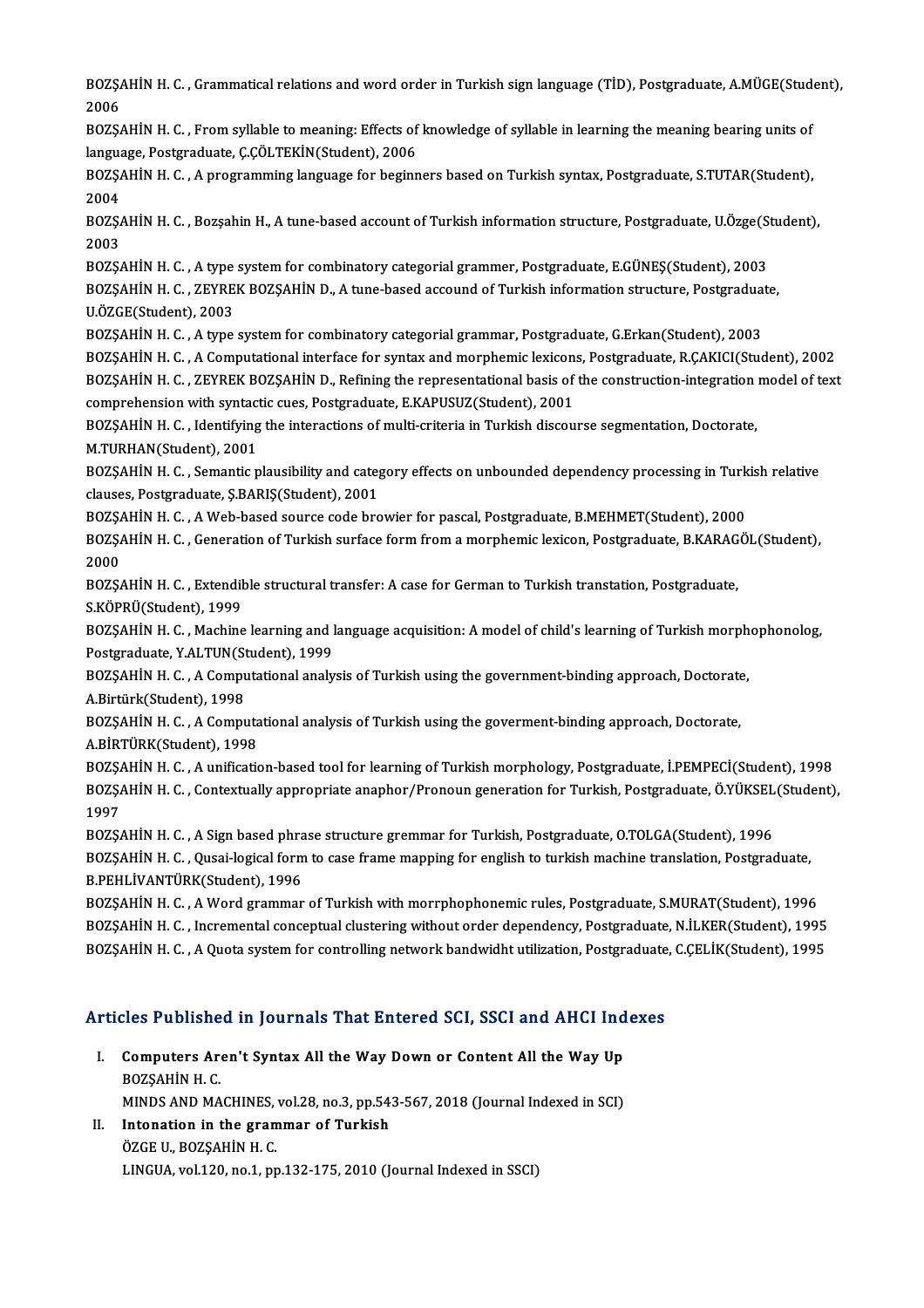# Articles Published in Other Journals

- The Ticles Published in Other<br>I. Word order as projection I. Word order as projection<br>BOZSAHİN H. C. Word order as projection<br>BOZŞAHİN H. C.<br>Dilbilim Araştırmaları, 2014 (Refereed Journals of Other Institutions)<br>Sövlem ve tutarlılık beğlenı BOZŞAHİN H. C.<br>Dilbilim Araştırmaları, 2014 (R<br>II. Söylem ve tutarlılık bağları<br>POZSAHİN H. G. ZEVPEK BOZS
- Dilbilim Araştırmaları, 2014 (Refereed Journals of Ot<br>Söylem ve tutarlılık bağları<br>BOZŞAHİN H. C. , ZEYREK BOZŞAHİN D., TURAN Ü. D.<br>Dilbilim exestrmaları, 2012 (Refereed Journals of Otl Söylem ve tutarlılık bağları<br>BOZŞAHİN H. C. , ZEYREK BOZŞAHİN D., TURAN Ü. D.<br>Dilbilim araştırmaları, 2012 (Refereed Journals of Other Institutions)<br>Serialization and the verb in Turkish seordinate redustion BOZŞAHİN H. C. , ZEYREK BOZŞAHİN D., TURAN Ü. D.<br>Dilbilim araştırmaları, 2012 (Refereed Journals of Other Institution<br>III. Serialization and the verb in Turkish coordinate reduction<br>BOZŞAHİN H. C.
- Dilbilim araştır<mark>n</mark><br>Serialization a<br>BOZŞAHİN H. C.<br>Dilbilim araştırn Serialization and the verb in Turkish coordinate reduction<br>BOZŞAHİN H. C.<br>Dilbilim araştırmaları, 2011 (Refereed Journals of Other Institutions)<br>Dilbilgiei, biligim ve bilisasl bilim
- IV. Dilbilgisi, bilişim ve bilişsel bilim<br>BOZŞAHİN H. C. , ZEYREK BOZŞAHİN D. Dilbilim araştırmaları, 2011 (Refereed J<br>Dilbilgisi, bilişim ve bilişsel bilim<br>BOZŞAHİN H. C. , ZEYREK BOZŞAHİN D.<br>Dilbilim arastırmaları, 2000 (Pefereed J Dilbilgisi, bilişim ve bilişsel bilim<br>BOZŞAHİN H. C. , ZEYREK BOZŞAHİN D.<br>Dilbilim araştırmaları, 2000 (Refereed Journals of Other Institutions)<br>Hlamsal dilbilgisi ve Türkee
- V. Ulamsal dilbilgisi ve Türkçe Dilbilim araştır<mark>n</mark><br>Ulamsal dilbil<sub>e</sub><br>BOZŞAHİN H. C.<br>Dilbilim araşıtm Dilbilim araşıtmaları, 1996 (Refereed Journals of Other Institutions)

### Books&Book Chapters

- ooks & Book Chapters<br>I. Wide-coverage parsing, semantics and morphology.<br>Regashin H.C. nd 2001<br>Bozşahin H. C.<br>Bozşahin H. C.
	-

Wide-coverage parsing, semantics and morphology.<br>Bozşahin H. C.<br>in: Turkish Natural Language Processing, K. Oflazer and M. Saraclar, Editor, Springer-Verlag , Berlin, pp.153-174,<br>2018 Bozşa<br>in: Tul<br>2018<br>Comm in: Turkish Natural Language Processing, K. Oflazer and M. Saraclar, Editor, Springer-Verl 2018<br>II. Command and order by type substitution: Another way to look at word order.<br>Persebin H. C.

## 2018<br>II. Command and order by type substitution: Another way to look at word order.<br>Bozşahin H. C.

in: Word order in Turkish, Sumru Ozsoy, Editor, Springer-Verlag, Geneve, pp.179-216, 2018

### III. Turkish Discourse Bank: Connectives and Their Configurations

in: Word order in Turkish, Sumru Ozsoy, Editor, S<br>Turkish Discourse Bank: Connectives and T<br>Zeyrek Bozşahin D., Demirşahin I., Bozşahin H. C.<br>in: Turkish Natural Language Brossesing, Komal ( in: Turkish Natural Language Processing, Kemal Oflazer,Murat Saraçlar, Editor, Springer, London/Berlin , New-York, pp.337-356, 2018 Zeyrek Bozşahin D., Den<br>in: Turkish Natural Lang<br>York, pp.337-356, 2018<br>Turkish Disseurse Ba

## In: Turkish Natural Language Processing, Kemal Oflazer, Murat Saraçlar,<br>York, pp.337-356, 2018<br>IV. Turkish Discourse Bank: Connectives and Their Configurations.<br>ZEVPEV POZSAHIN D. dominations. POZSAHIN H.C. York, pp.337-356, 2018<br><mark>Turkish Discourse Bank: Connectives and Thei</mark>:<br>ZEYREK BOZŞAHİN D., demirşahin ı., BOZŞAHİN H. C.<br>in: Turkish Natural Languege Bressesing (pp. 227-25

Turkish Discourse Bank: Connectives and Their Configurations.<br>ZEYREK BOZŞAHİN D., demirşahin ı., BOZŞAHİN H. C.<br>in: Turkish Natural Language Processing (pp. 337-356). Springer, Cham., Kemal Oflazer, Murat Saraçlar, Editor, ZEYREK BOZŞAHİN D., demi<br>in: Turkish Natural Languag<br>Springer, pp.337-356, 2018<br>natural nasurajan dasan' Springer, pp.337-356, 2018

V. natural recursion doesn't work that way<br>BOZSAHIN H. C. natural recursion doesn't work that way<br>BOZŞAHİN H. C.<br>in: Fundamental issues in Artificial Intelligence, , Editor, Springer, pp.95-112, 2016<br>What is a sommutational sonstraint?

### VI. What is a computational constraint?<br>BOZSAHIN H. C.

## in: Fundamental<br>What is a com<br>BOZŞAHİN H. C.<br>in: Computing al

What is a computational constraint?<br>BOZŞAHİN H. C.<br>in: Computing and Philosophy, Muller, Vincent, Editor, Springer, pp.3-16, 2016<br>Verbal Getegeries in Turkieb Sign Language

### VII. Verbal Categories in Turkish Sign Language<br>BOZSAHIN H. C., Sevinç A. M.

in: Computing and Philosophy<br>Verbal Categories in Turk<br>BOZŞAHİN H. C. , Sevinç A. M.<br>in: The Unnsala Mesting of In Verbal Categories in Turkish Sign Language<br>BOZŞAHİN H. C. , Sevinç A. M.<br>in: The Uppsala Meeting of International Conference on Turkish Linguistics, Csato, Eva, Karakoc Birsel, Menz Astrid,<br>Editor, Harresovitz Verlas Wiesb BOZŞAHİN H. C. , Sevinç A. M.<br>in: The Uppsala Meeting of International Conference on Tu<br>Editor, Harrasowitz Verlag, Wiesbaden, pp.220-229, 2016<br>Combinatory Linguistics Editor, Harrasowitz Verlag, Wiesbaden, pp.220-229, 2016

### VIII. Combinatory Linguistics<br>Bozsahin H. C.

Mouton de Gruyter, Berlin, 2012

IX. Lexical rules and Lexical Organization: Productivity in the Lexicon ŞEHİTOĞLU O.T., BOZŞAHİN H.C.